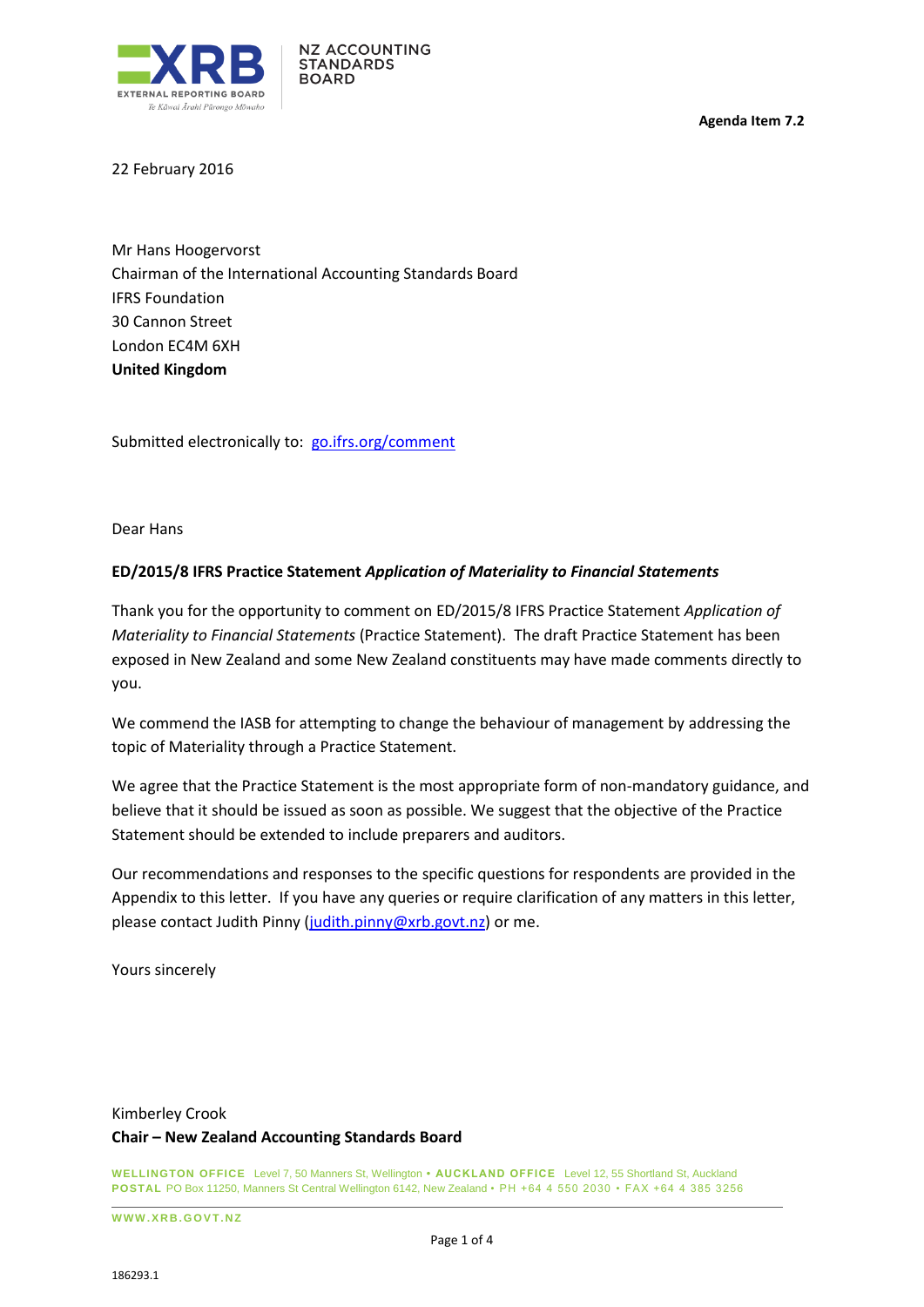## **Appendix**

### **Question 1 – Form of the Guidance**

A Practice Statement is not a Standard. The IASB's reasoning for issuing guidance on applying the concept of materiality in the financial statements in the form of a non-mandatory Practice Statement is set out in paragraphs BC10–BC15.

- (a) Do you think that the guidance should be issued as non-mandatory guidance on applying the concept of materiality? Why or why not?
- (b) Do you think that a Practice Statement is the appropriate form for non-mandatory guidance on applying the concept of materiality? Why or why not? If not, what alternative(s) do you propose and why?
- (a) In our view, it is appropriate that the IASB guidance on materiality is issued as non-mandatory guidance. Materiality is a pervasive concept throughout IFRS and one that requires the application of judgement. Non-mandatory guidance provides help without complicating the situation by adding a layer of prescription. In addition, if the guidance is non-mandatory, it does not run the risk of causing conflicts with legal frameworks in countries that have adopted IFRS.
- (b) We agree that a Practice Statement is the most appropriate form of non-mandatory guidance. Other forms of non-mandatory guidance, such as implementation guidance, illustrative examples, and Bases for Conclusions, are all part of individual standards, which does not work well for materiality, given its pervasiveness. Further, the Conceptual Framework, as an overarching principles document, does not seem to be the right place to include guidance on materiality that is likely to be widely used in practice.

## **Question 2 – Illustrative Examples**

Do you find the examples helpful in the [draft] Practice Statement? Do you think any additional practical examples should be included? If so, what scenarios should the examples address? Please be as specific as possible and explain why those example(s) would be helpful to entities.

In our view, the illustrative examples throughout the Practice Statement are helpful. We have identified one area in the Practice Statement where some further work on examples could help improve the Statement. Paragraphs 25 and 26 discuss quantitative thresholds for materiality. Determining quantitative thresholds and their use for preliminary assessments about materiality can be difficult in practice. Therefore, any examples that would help preparers of financial statements with the judgements required in this area would be welcome.

We also suggest inclusion of an example of when a type of revenue is presented as a separate line item, and 75% of this is from one customer, so it may be appropriate to also disclose this.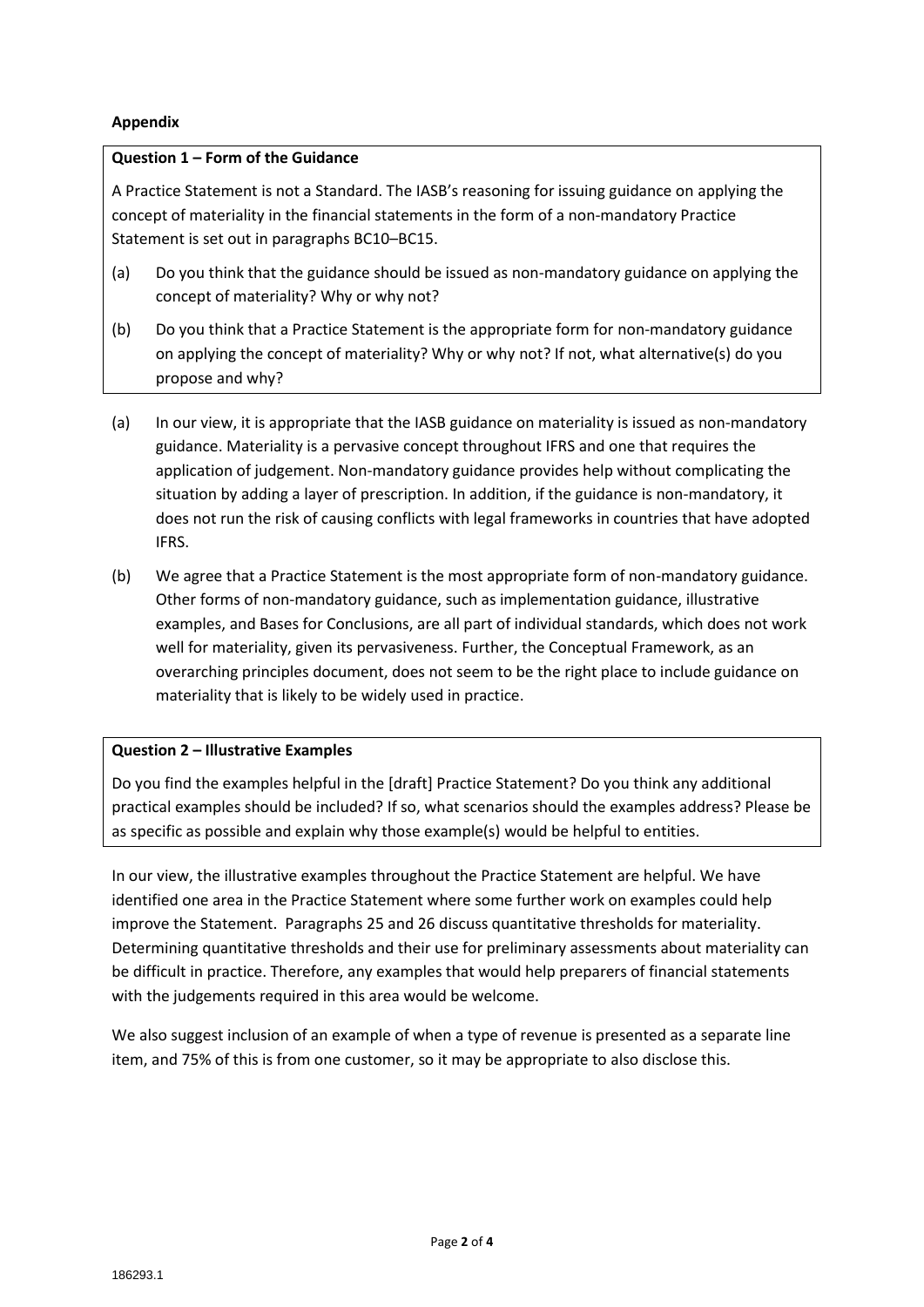### **Question 3 – Content of the [draft] Practice Statement**

The [draft] Practice Statement proposes guidance in three main areas:

- (a) characteristics of materiality;
- (b) how to apply the concept of materiality in practice when presenting and disclosing information in the financial statements; and
- (c) how to assess whether omissions and misstatements of information are material to the financial statements.

It also contains a short section on applying materiality when applying recognition and measurement requirements.

Please comment on the following and provide any suggestions you have for improving the [draft] Practice Statement:

- (a) Do you think that any additional content should be included in the Practice Statement? If so, what additional content should be included and why?
- (b) Do you think the guidance will be understandable by, and helpful to, preparers of financial statements who have a reasonable level of business/accounting knowledge and IFRS? If not, which paragraphs/sections are unclear or unhelpful and why?
- (c) Are there any paragraphs/sections with which you do not agree? If so, which paragraphs/sections are they and why?
- (d) Do you think any paragraphs/sections are unnecessary? If so, which paragraphs/sections are they and why?
- (e) Do you think any aspects of the guidance will conflict with any legal requirements related to materiality within your jurisdiction, or a jurisdiction in which you file financial statements?
- (a) In our view, no additional content needs to be included in the Practice Statement. However, when we compared the Practice Statement with the NZASB's publication *Explanatory Guide Materiality for Public Benefit Entities* (PBEs), we noted that the guidance for PBEs included:
	- a list of references to the PBE Standards where the term materiality is used;
	- a summary that reinforced the key messages on materiality; and
	- a Table of Contents.

We think that each of these are helpful additions to the guidance for PBEs, and that the IASB could consider including something similar in the Practice Statement.

(b) We believe that the Practice Statement is written at an appropriate level.

We suggest that paragraph 1 of the Practice Statement be amended from "assist management" to "assist preparers, management and auditors". We also suggest that paragraph 2 of the Practice Statement include users in its scope.

(c) We consider that the section on Recognition and Measurement should be developed and given more emphasis. We note that Recognition and Measurement has not been included in the Introduction and suggest that it be added both there and in the summary that we have